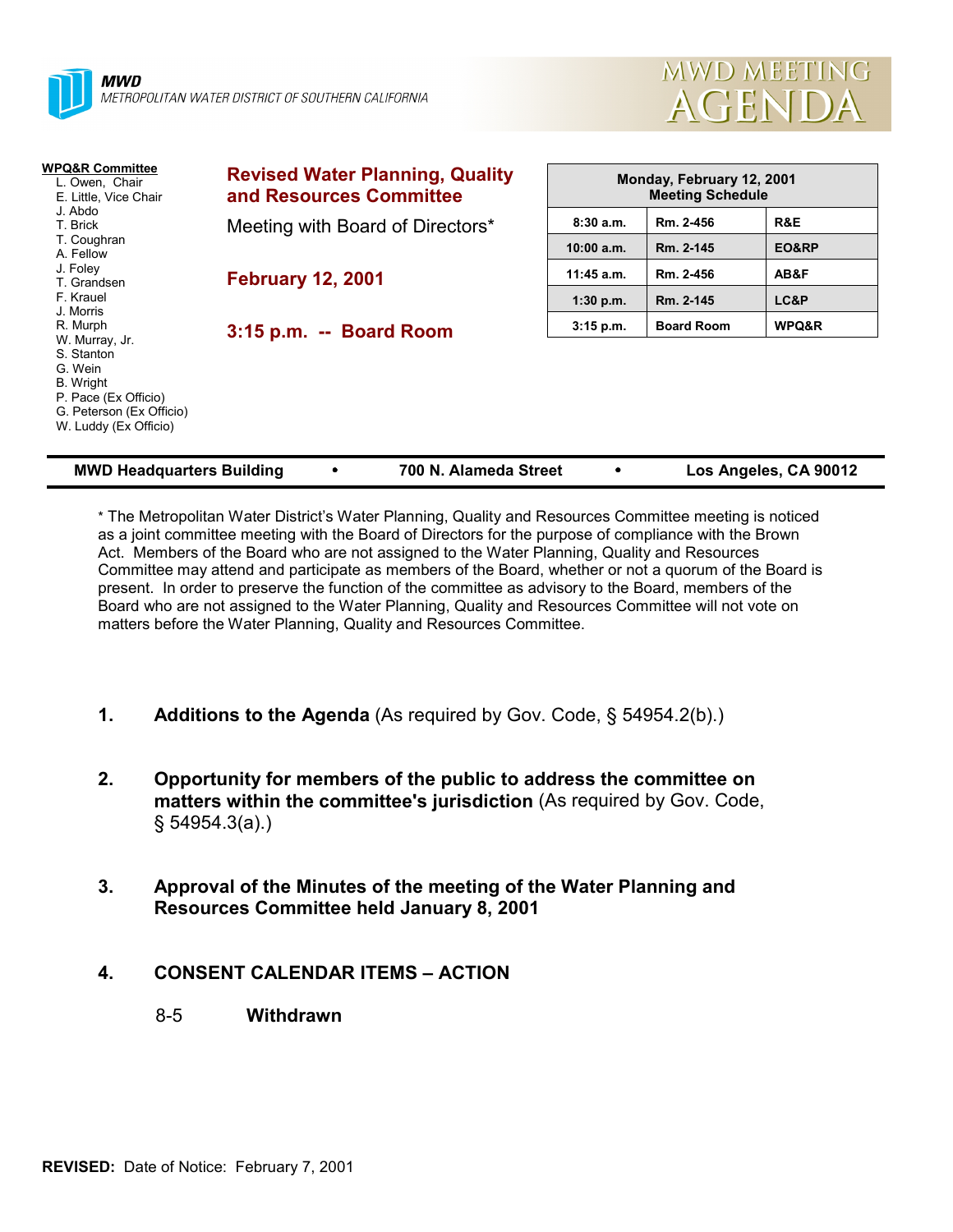## **5. OTHER BOARD ITEMS – ACTION**

**9-9** Authorize (1) increase in appropriation from \$2.3 million to \$2.515 million; (2) increase in maximum amount payable with P&D Consultants; and (3) amendment of cost sharing agreement with the Bureau of Land Management for the Cadiz Groundwater Storage and Dry-Year Supply Program. (WPQ&R)

#### 9-10 **Withdrawn**

#### 9-11 **Withdrawn**

- **9-12** Approve recommended Brackish and Seawater Desalination Policy Principles. (WPQ&R)
- **9-13** Adopt policy governing the quality of new sources of water introduced into conveyance facilities and authorize General Manager to implement policy. (WPQ&R)
- **9-14** Authorize the negotiation and entering into agreements for Supplemental State Water Project Water Supplies and the transfer of up to \$22.5 million from the Revenue Remainder Fund to the Water Transfer Fund. (WPQ&R)

### **6. BOARD INFORMATION ITEMS**

- **10-3** Colorado River Interim Surplus Guidelines Overview. (WPQ&R)
- **10-4** Proposed reservoir or reservoirs near the All-American Canal. (WPQ&R)

### **7. COMMITTEE ITEMS**

- a. Oral report on Definitive Economic Terms and Responsibilities between Metropolitan and Cadiz, Inc. for Cadiz Groundwater Storage and Dry-Year Supply Program.
- b. Oral report on Dry-Year Transfers.

### **8. FOLLOW-UP ITEMS**

None